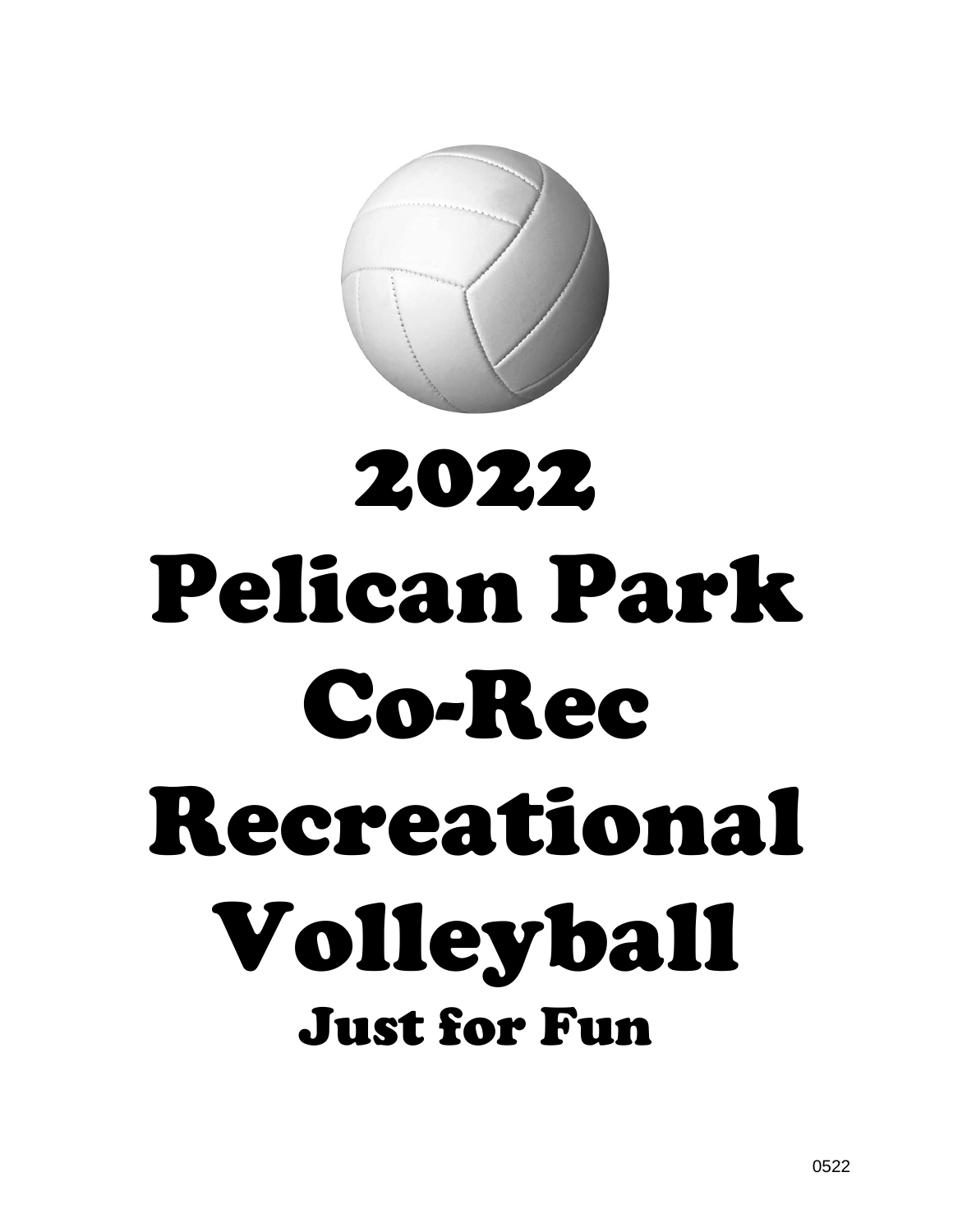## **LEAGUE PHILOSOPHY**

## **The purpose of the Co-Rec Recreational Volleyball (JFF) League is fun, socialization, and exercise. Please keep these goals in mind at all times.**

- Please direct any questions or concerns to Brennan Kuss or Bobby McKinney.
	-
	- o Brennan Kuss 985-626-7997 [brennankuss@pelicanpark.com](mailto:brennankuss@pelicanpark.com)
	- o Bobby McKinney 985-626-7997 [bobbymckinney@pelicanpark.com](mailto:bobbymckinney@pelicanpark.com)

#### **LEAGUE ELIGIBILITY**

- All players must be 18 years or older.
- All players must have ID at all times for age verification and roster verification.
- All players must be fully registered through RecDesk before playing.

## **LEAGUE RULES & REGULATIONS**

- Although typical sets are to 25 points, the JFF league will play for 1 hour.
- Teams may format sets and matches as they wish as long as both teams agree.
- There must be four (4) to six (6) players on a side.

#### o **EACH TEAM MUST HAVE AT LEAST ONE WOMAN PLAYING ON THE COURT AT ALL TIMES.**

#### **Equipment Specifications**

- **Net height is 7' 11".**
- **The volleyball used is Molten L2.**

## **Game Play Specifications - Serving**

- The server must serve from behind the end line until after contact.
- The ball must be served underhand by both men and women.
- The ball must be clearly visible to opponents before serve.
- First game serve is decided by the captain's choice (e.g., coin toss or agreement).
- If the ball hits the net on a serve, the ball is live and can be played.

## **Game Play Specifications – Rotation & Substitution**

- Teams will rotate in a clockwise direction each time they win the serve.
- Players leaving the game for any reason may re-enter at any time.
- Substitutions should be made male for male and female for female.

## **Game Play Specifications – Volleying**

- Maximum of three (3) hits per side.
- A player may not hit the ball twice in succession (a block is NOT considered a hit).
- The ball may be played off the net at any time.
- A ball that lands on a boundary line is in.